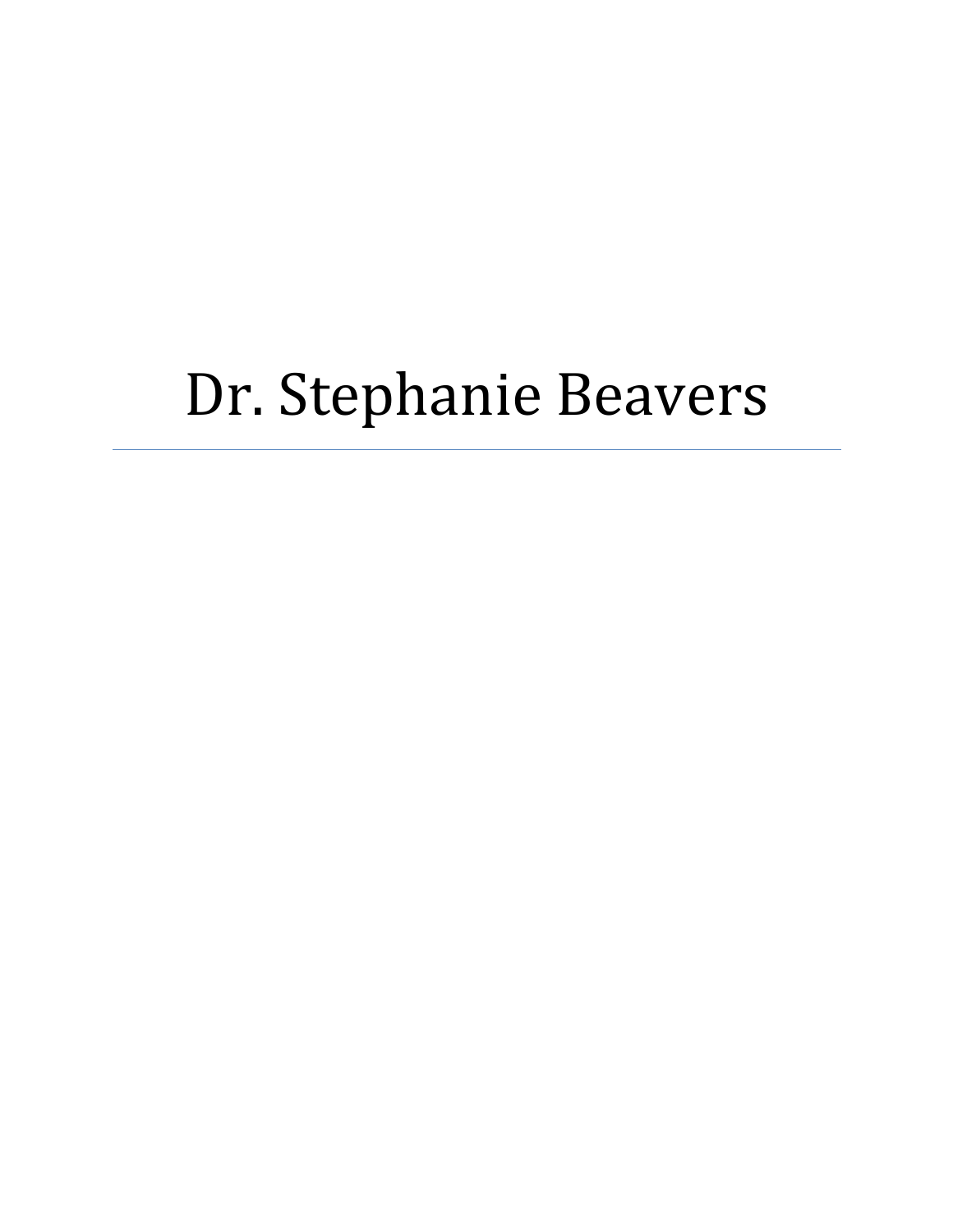# **Stephanie Beavers**

#### SUMMARY OF QUALIFICATIONS

- Licensed in the state of Texas
- Skilled in assessing injuries, illness and developing rehabilitative treatment plans
- Skilled in assessing sport injuries, treating and developing rehabilitative treatment plans
- Proficient in Identifying, performing and correcting fascial distortions
- Increased knowledge of myofascial release techniques
- Beginning knowledge of Mechanical Diagnosis and Therapy
- Skilled in performing, interpreting and creating correctional treatment plans for functional movement screenings and sport movement patterns
- Excellent interpersonal, selling and organizational skills
- Developed and coached group training boot camps and fit classes
- Knowledge of Microsoft PowerPoint, Excel, Word and Access, billing, coding and insurance processing

#### **EDUCATION AND CERTIFICATIONS**\_\_\_\_\_\_\_\_\_\_\_\_\_\_\_\_\_\_\_\_\_\_\_\_\_\_\_\_\_\_\_\_\_\_\_\_\_\_\_\_\_\_\_\_\_\_\_\_\_\_\_\_\_\_\_\_\_\_\_\_\_

| TPI Golf Medical 2 Certification                                                                                                                                                               | <b>ONLINE</b><br><b>July 2019</b> |
|------------------------------------------------------------------------------------------------------------------------------------------------------------------------------------------------|-----------------------------------|
| TPI Golf Medical 1 Certification                                                                                                                                                               | Houston, TX<br>February 2017      |
| Certified Chiropractic Sport Practitioner                                                                                                                                                      | Dallas, TX                        |
| Parker University                                                                                                                                                                              | April 2016                        |
| Parker College of Chiropractic                                                                                                                                                                 | Dallas, TX                        |
| Doctorate of Chiropractic                                                                                                                                                                      | August 2014                       |
| National Board of Chiropractic Examiners                                                                                                                                                       | Greeley, CO                       |
| Passed National Board Exams 1 thru 4 and Physiotherapy                                                                                                                                         | May 2014                          |
| <b>Fascial Distortion Model</b>                                                                                                                                                                | Colorado Springs, CO              |
| <b>Full Body Certified</b>                                                                                                                                                                     | February 2014                     |
| <b>American Red Cross</b><br><b>Emergency Medical Response/Bloodborne Pathogens</b><br>Training/ Administering Emergency Oxygen/CPR-AED<br>For Professional Rescuers and Health Care Providers | Dallas, TX<br>September 2013      |
| North Harris College                                                                                                                                                                           | Houston, TX                       |
| Associate of Science                                                                                                                                                                           | May 1997                          |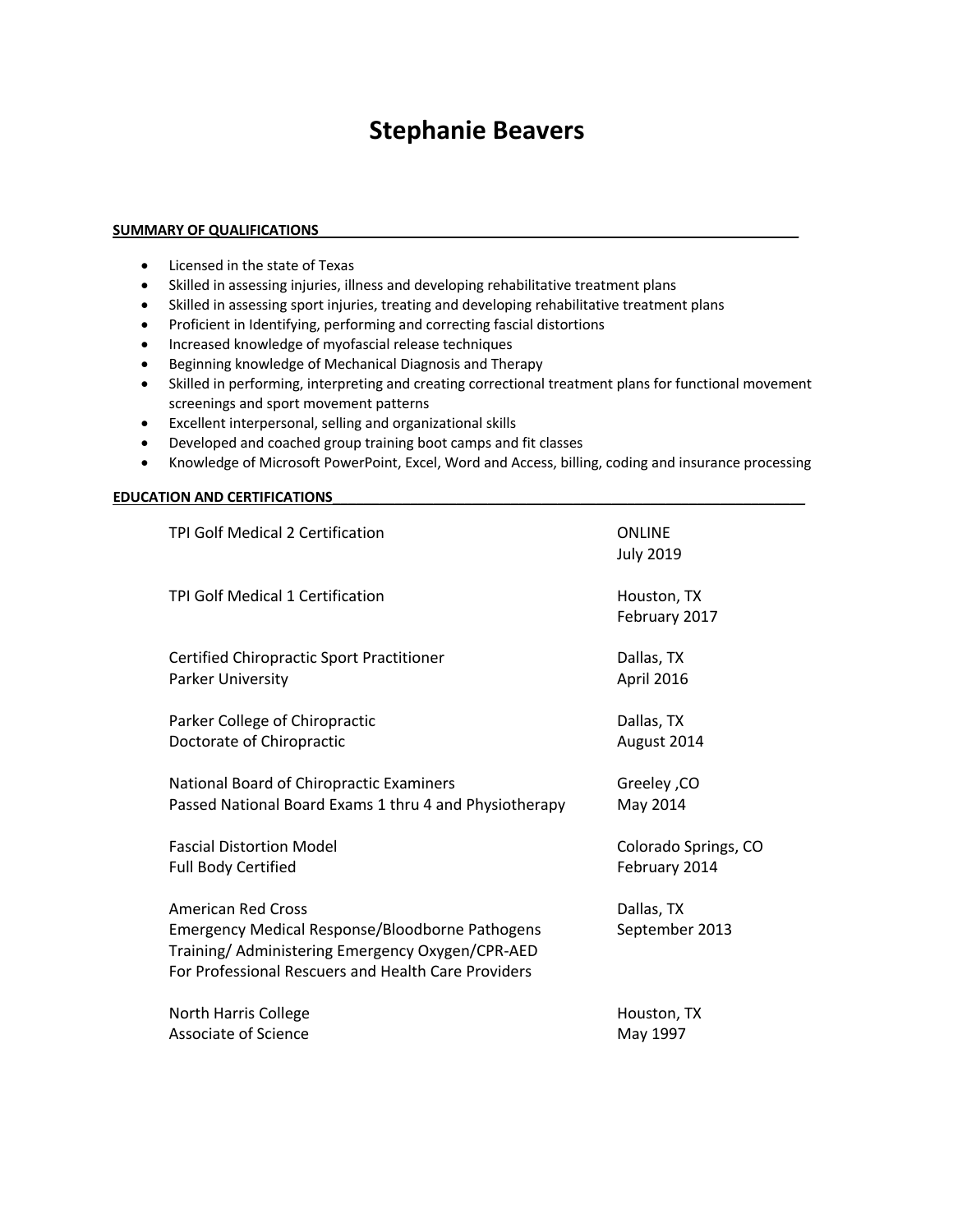#### **Sports Practitioner**:

Diagnose, treat and correct sport injuries, decrease risk of injury by creating functional movement correctives based on sport specific movement patterns basic and advanced, concussion testing and treatment, sports performance enhancement, UTA athletic partnership to treat injured athletes and preventative chiropractic care on campus.

### **Clinic Director:**

Manage office personnel in addition to patient care, providing the best approach and advice To patient spinal health on a case by case basis.

### **Techniques:**

Diversified, Activator, Flexion/Distraction, Extremity Adjusting, some Mechanical Diagnosis and Therapy, Decompression Therapy.

### **Radiology:**

Proficient in radiological examinations and reports as required in clinical setting; including full Spine and extremities. Completed radiological readings of normal anatomy, bone and soft Tissue pathologies with MRI and CT diagnostic studies addressed.

### **Physiotherapies:**

Fascial Distortion Model, Myofascial Release, Exercise Rehab, Pulsed Electromagnetic Technology, Interferential, Ultrasound, Muscle Stim, Hot Pack, Cryotherapy, Trigger Point Therapy, Graston.

#### **Case Management:**

Differential Diagnosis, Treatment Planning, Report of Findings, Health Talks, Billing, ICD-10 and CPT Coding.

## **Marketing:**

Sport Banquet guest speaker, Concussion Talk at football event, UTA event setups, Golf Tournament sponsorship, Lake Worth Titans baseball sponsorship.